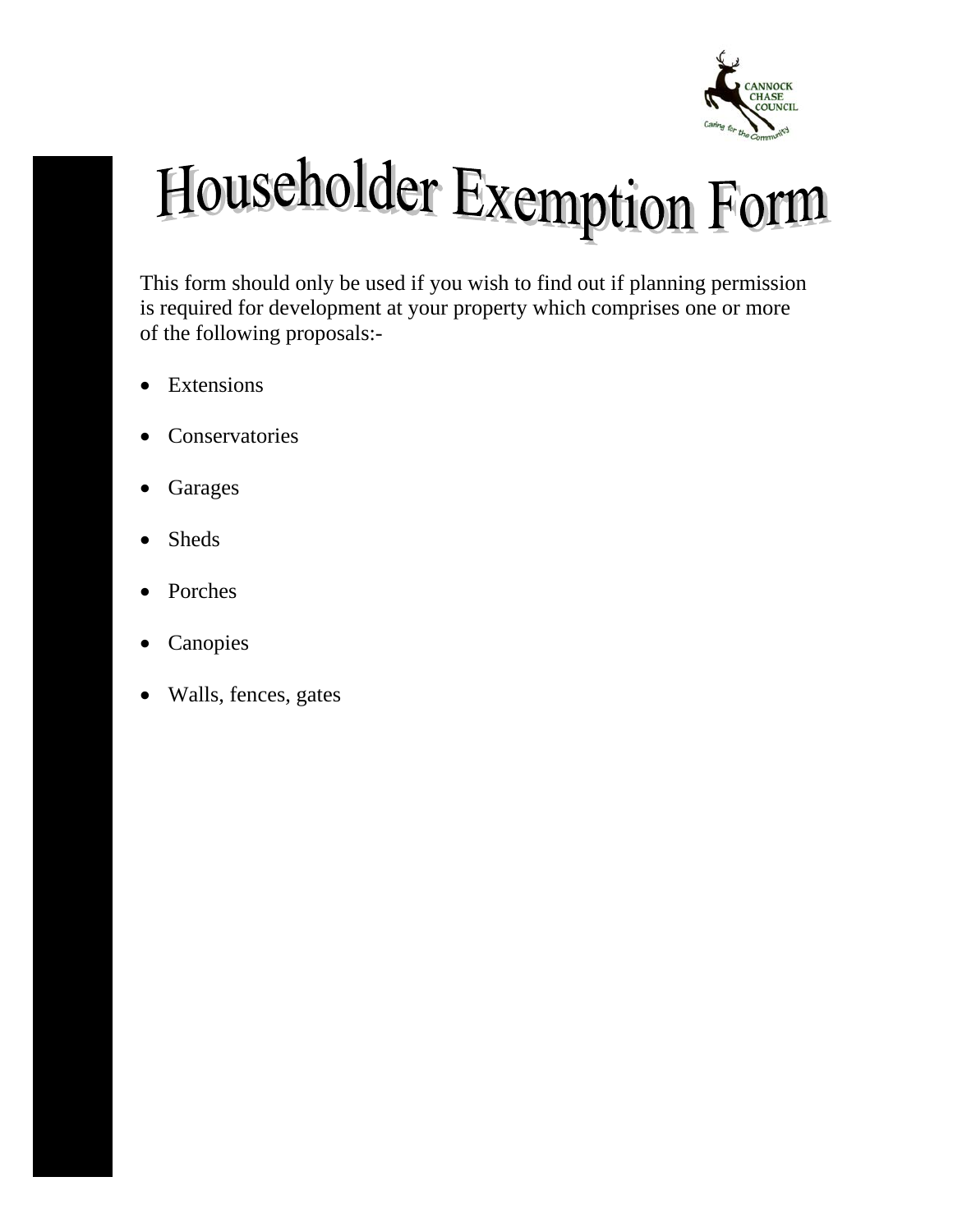

Name

**To be used for PROPOSED extensions/alterations to domestic properties** 



#### **To find out if you need** *Planning Permission* **Please Complete this form**

| Post Code                                                                                                                   | Tel No                                                                                                                                                                    |                |
|-----------------------------------------------------------------------------------------------------------------------------|---------------------------------------------------------------------------------------------------------------------------------------------------------------------------|----------------|
| Address of Proposed Development (if different from above)                                                                   |                                                                                                                                                                           |                |
|                                                                                                                             |                                                                                                                                                                           |                |
| <b>Description of Proposed Works</b>                                                                                        |                                                                                                                                                                           |                |
| Signed                                                                                                                      | Date                                                                                                                                                                      |                |
|                                                                                                                             | Please return to the Development Control Team at Cannock Chase Council,                                                                                                   |                |
| Civic Centre, PO Box 28, Beecroft Road, Cannock, Staffordshire, WS11 1BG.<br>Tel: 01543 462621<br>within 10 days of receipt | We will acknowledge receipt and endeavour to respond to your query                                                                                                        |                |
| telephoning (01543) 464 507                                                                                                 | This form is about Planning Permission only. Advice about the Building Regulations<br>should be sought from the Building Control Section at the address given above or by |                |
| For Office Use Only                                                                                                         |                                                                                                                                                                           |                |
| >70 <sup>3</sup>                                                                                                            | <b>OTHER</b>                                                                                                                                                              | Is Planning    |
| $C$ A>50m <sup>3</sup>                                                                                                      | $LBC+PP$                                                                                                                                                                  | Permission     |
| $CA$ DEM> $115m2$                                                                                                           | <b>LBC ONLY</b>                                                                                                                                                           | Required       |
| PD REMOVED                                                                                                                  | <b>FLATS</b>                                                                                                                                                              |                |
| <b>NEARER HGHWAY</b>                                                                                                        | <b>ROOF ALTS</b>                                                                                                                                                          | Yes            |
| FENCE>1M                                                                                                                    |                                                                                                                                                                           |                |
| FENCE>2M                                                                                                                    |                                                                                                                                                                           |                |
| <b>LB CURTILAGE</b><br>PORCH > 3M <sup>2</sup>                                                                              |                                                                                                                                                                           | N <sub>o</sub> |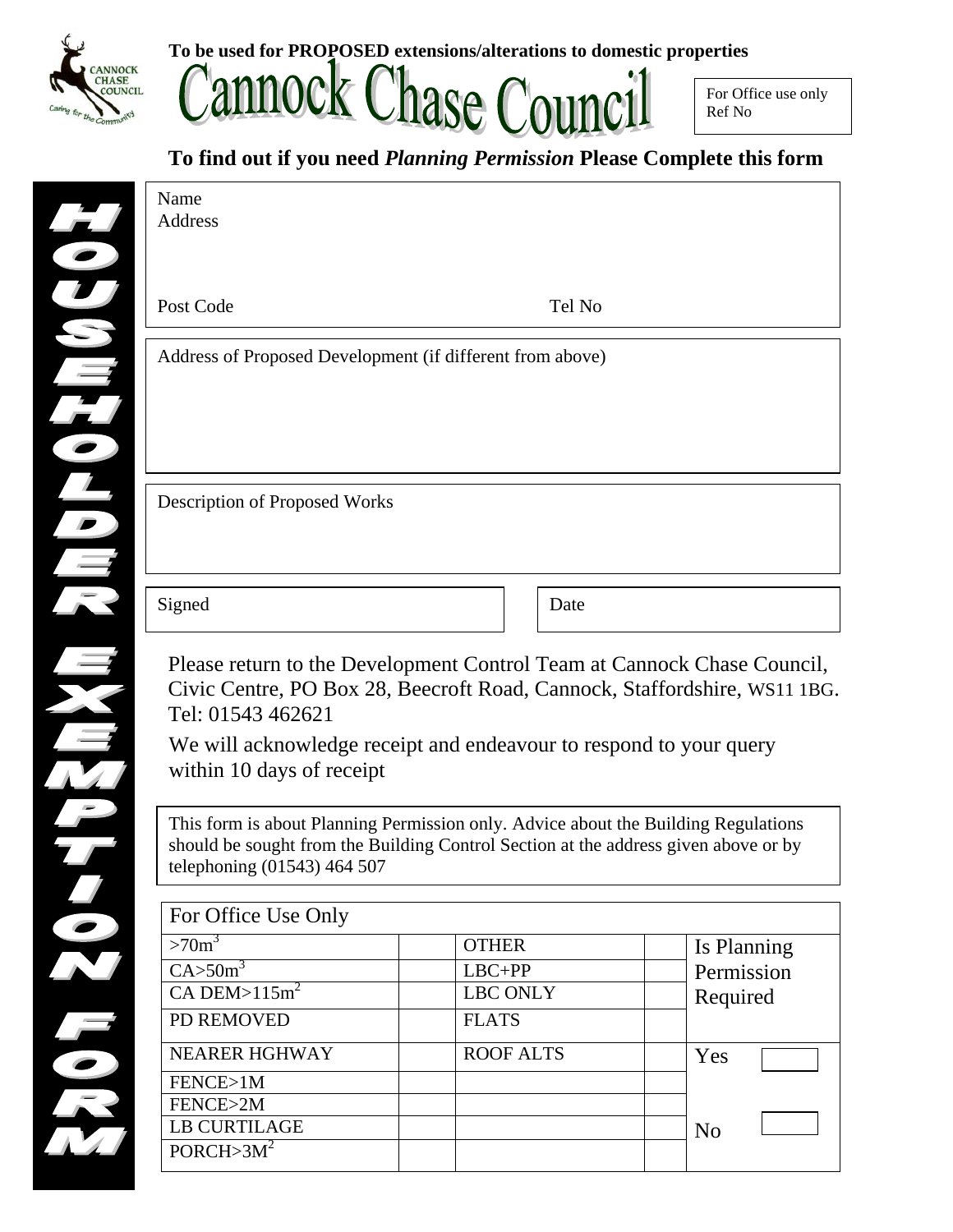## **About Your Home** Please tick the appropriate box

| Is it semi-detached or detached     |
|-------------------------------------|
| Terraced (including end of terrace) |

N.B. If you live in a maisonette or flat there are no allowances for extensions which can be built without planning permission

Please complete questions 2,3 and 4 if you want to build an extension or erect an outbuilding.

Has the property ever been extended since it was built, Yes No or since the 01.07.1948 if it was built before then.

#### If YES

What are the sizes of the existing extension(s) measured externally (Please state in metres)

| Extension    | Width<br>Length |                                    | Height   |  |                       |  |
|--------------|-----------------|------------------------------------|----------|--|-----------------------|--|
| (eg Bedroom) |                 | $\log$ 4.6m) $\log$ 2.4m) $\Gamma$ | To ridge |  | To eaves If flat roof |  |
|              |                 |                                    |          |  |                       |  |
|              |                 |                                    |          |  |                       |  |
|              |                 |                                    |          |  |                       |  |

Have any outbuildings been erected since the property was built or since  $01.07.1948$  if it was built before then. Yes No

#### If YES

What are the sizes of the existing outbuilding(s), (Please state in metres)

| Outbuilding                                                                | Length | Width     | Height   |                       | Distance   |
|----------------------------------------------------------------------------|--------|-----------|----------|-----------------------|------------|
| $\left( \text{eg Garage} \right)$ $\left( \text{eg } 6.2 \text{m} \right)$ |        | (eg 3.1m) |          |                       | to nearest |
|                                                                            |        |           | To ridge | To eaves If flat roof | part of    |
|                                                                            |        |           |          |                       | house      |
|                                                                            |        |           |          |                       |            |
|                                                                            |        |           |          |                       |            |
|                                                                            |        |           |          |                       |            |
|                                                                            |        |           |          |                       |            |
|                                                                            |        |           |          |                       |            |
|                                                                            |        |           |          |                       |            |

**1**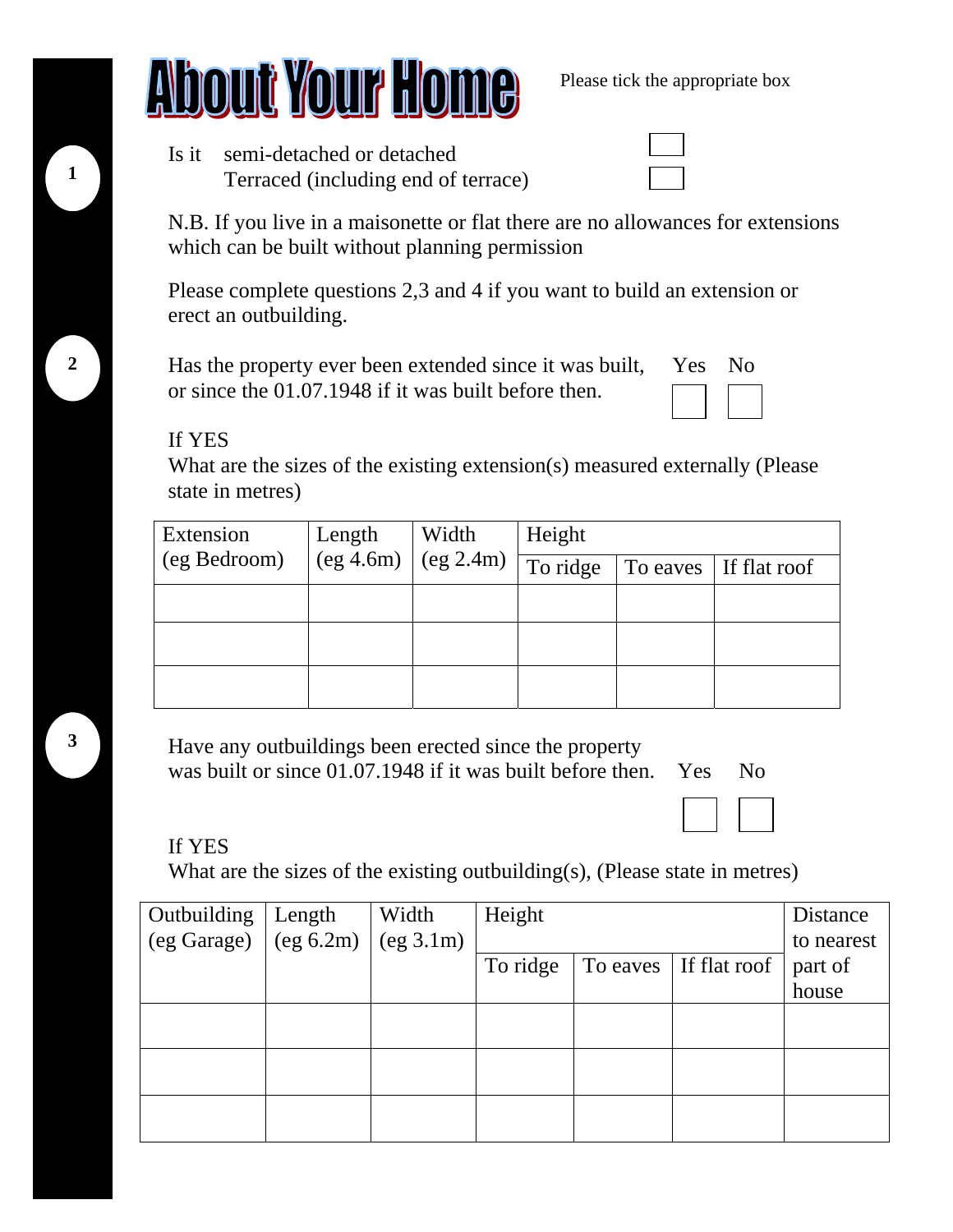### *WHAT DO YOU PROPOSE?*

What is the size of the proposed extension/outbuilding (Please state in metres)

| Length | Width   Height to ridge | Height to eaves   Height if flat roof |
|--------|-------------------------|---------------------------------------|
|        |                         |                                       |
|        |                         |                                       |
|        |                         |                                       |
|        |                         |                                       |



| YES | N() |
|-----|-----|
|     |     |

 Will the extension be nearer to any highway than the nearest part of the original property

 State how high the fence/wall/gate or other means of enclosure will be (Please illustrate the position on the sketch plan)

| Means of enclosure   Height |
|-----------------------------|
|                             |
|                             |
|                             |
|                             |

YES NO



**7**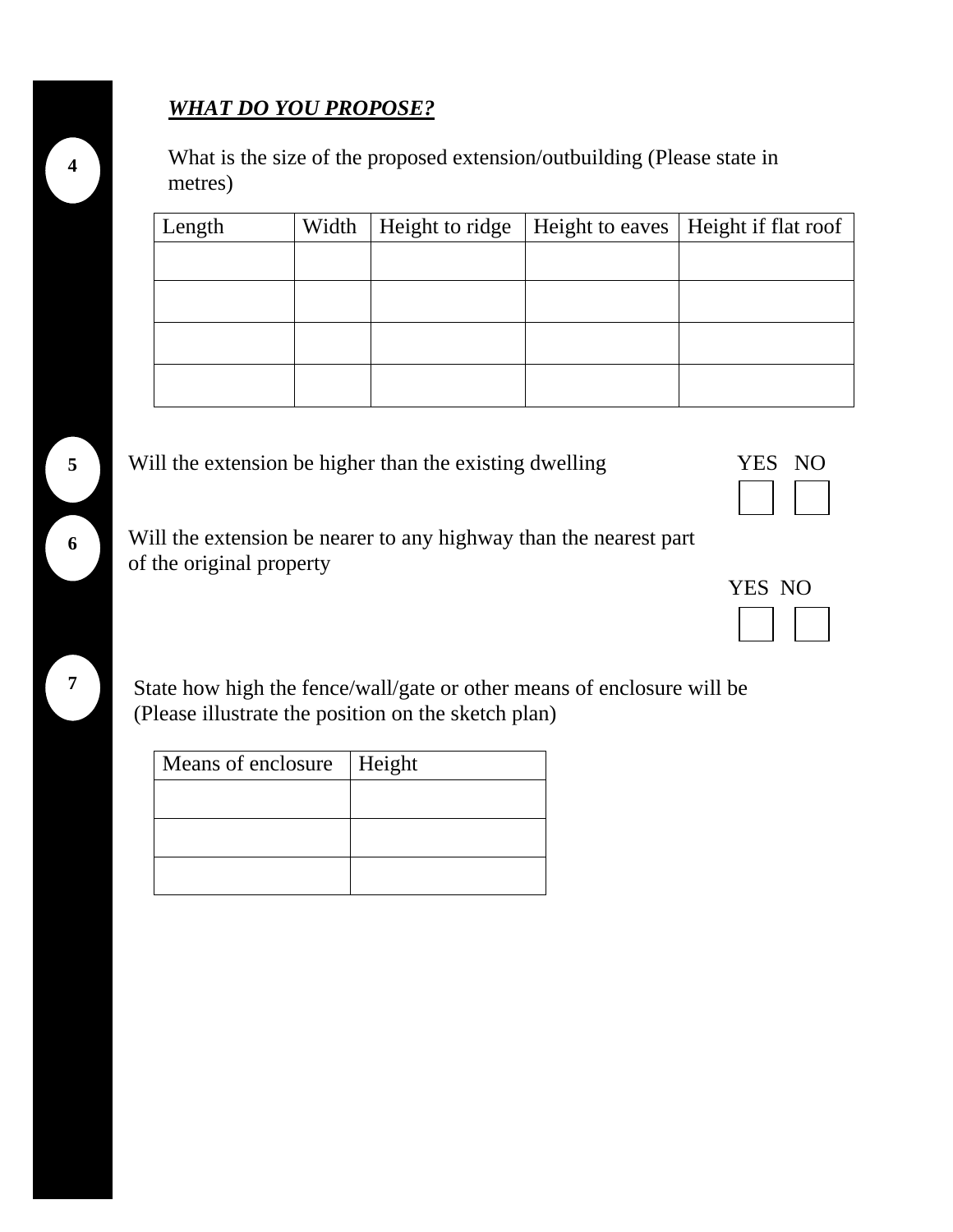# **An example of a sketch Plan**

### **Please provide a sketch plan like the one below showing all the information which is relevant to your proposals.**



**State what is at the rear of your boundary?** 



- **A** Show distance between proposed outbuilding and the property boundaries
- **B** Show distance between proposed outbuilding and the existing dwelling
- **C** Show position and height of fence/wall/gate or other means of enclosure
- **D** Show distance between proposed extension and the property boundaries
- **E** Show position of New Access
- **F** Show distance between existing outbuilding and the existing dwelling
- **G** Show position of any trees within ten metres or hedges within five metres of any building works
- **H** Show the location and name of the highway